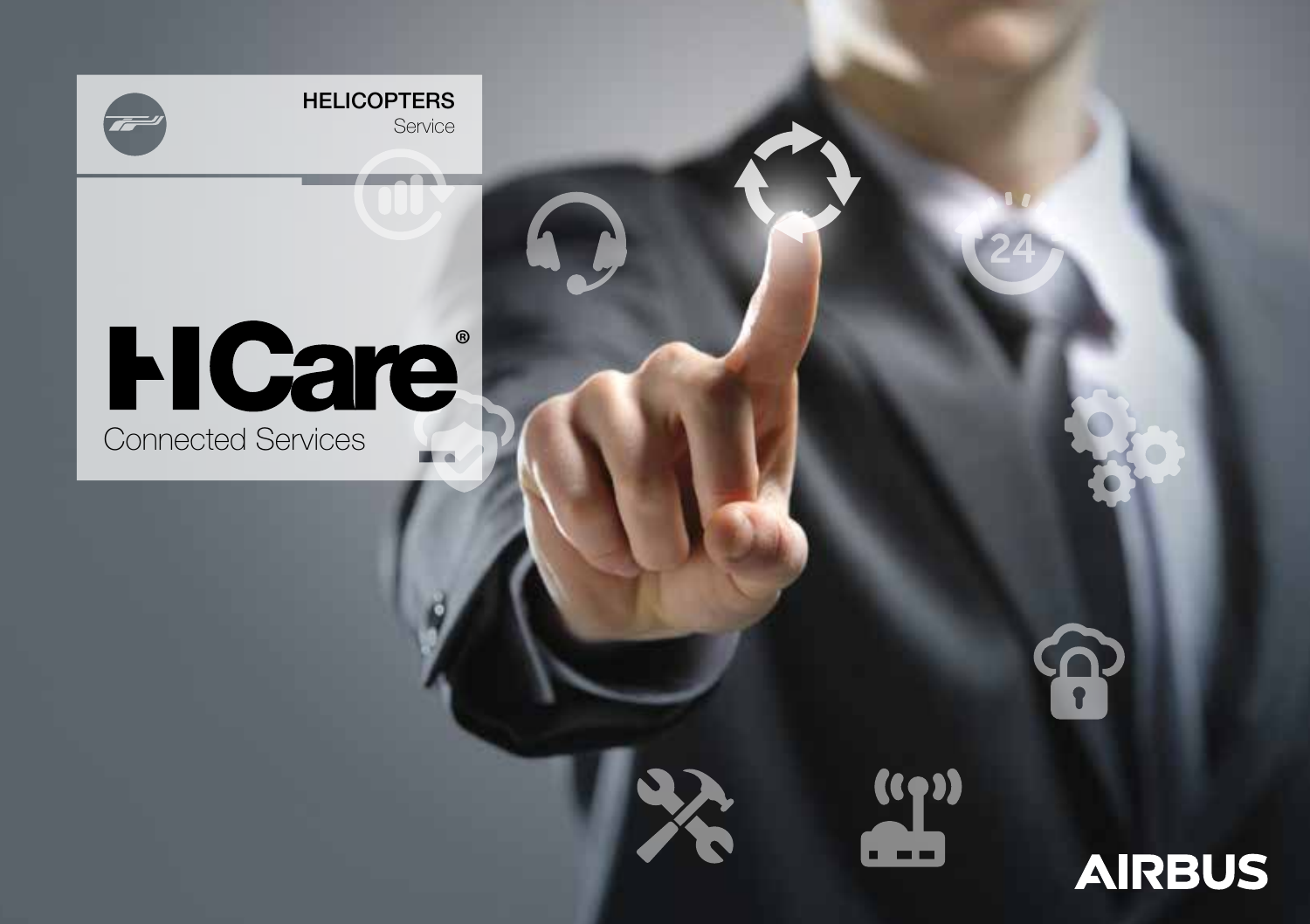### The digital revolution : from digital design, to connected helicopters

Over the past years, Airbus Helicopters has opened a new era of connected services, and a new way to interact with its customers.

Such solutions pave the way to faster and easier data exchange between the helicopter manufacturer and the operator, allowing Airbus Helicopters to continuously improve helicopter operations support and performance. The aviation industry is now entering connected and fully-digital revolution.

Our 3-levels Connected Services offer allows customers to increase operational efficiency thanks to better decision making solutions:

Level 1 **Digitize**  Level 2 Optimize AchieveLevel 3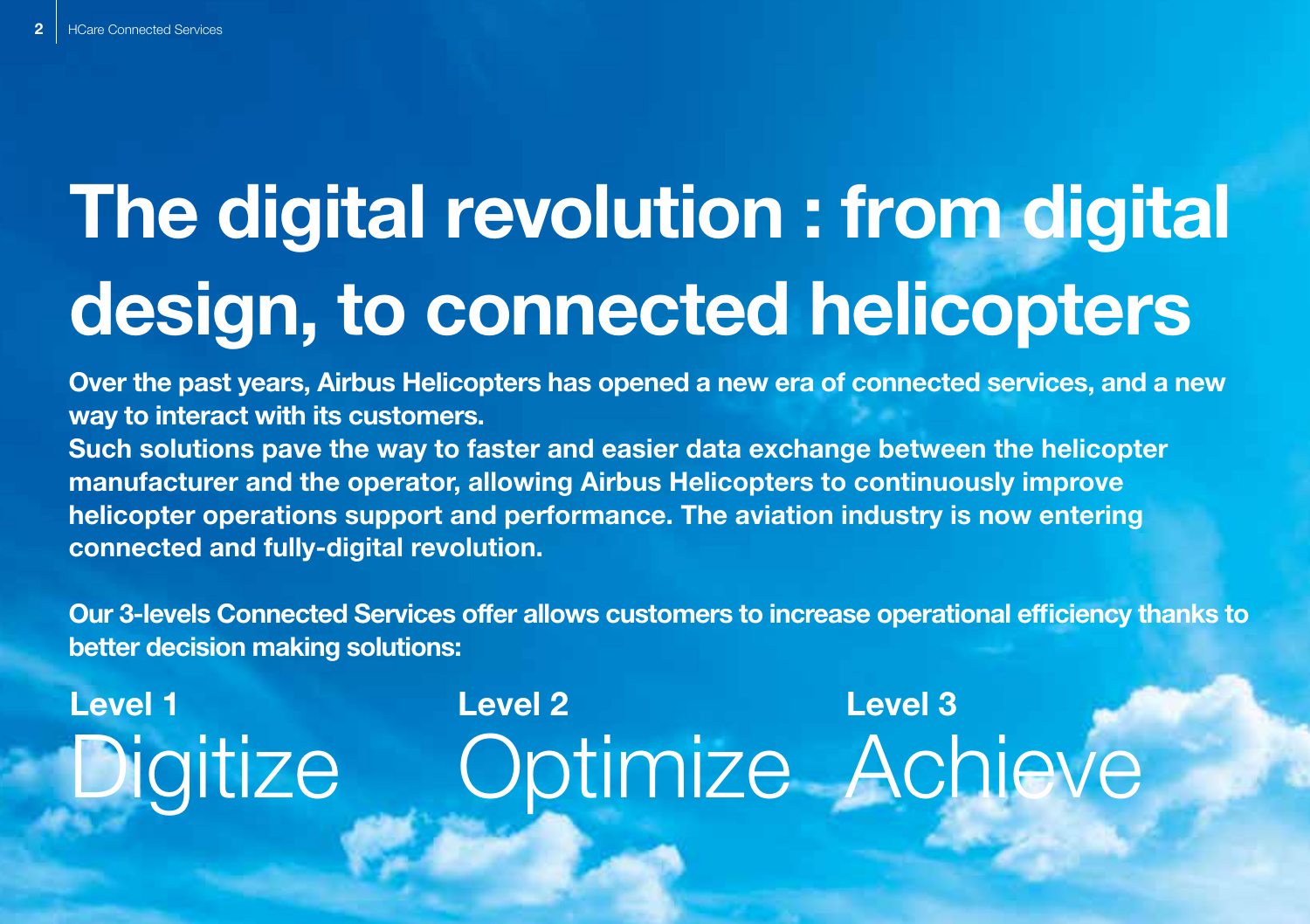### HCare Connected Services Service offer 2018



time saving and knowledge collection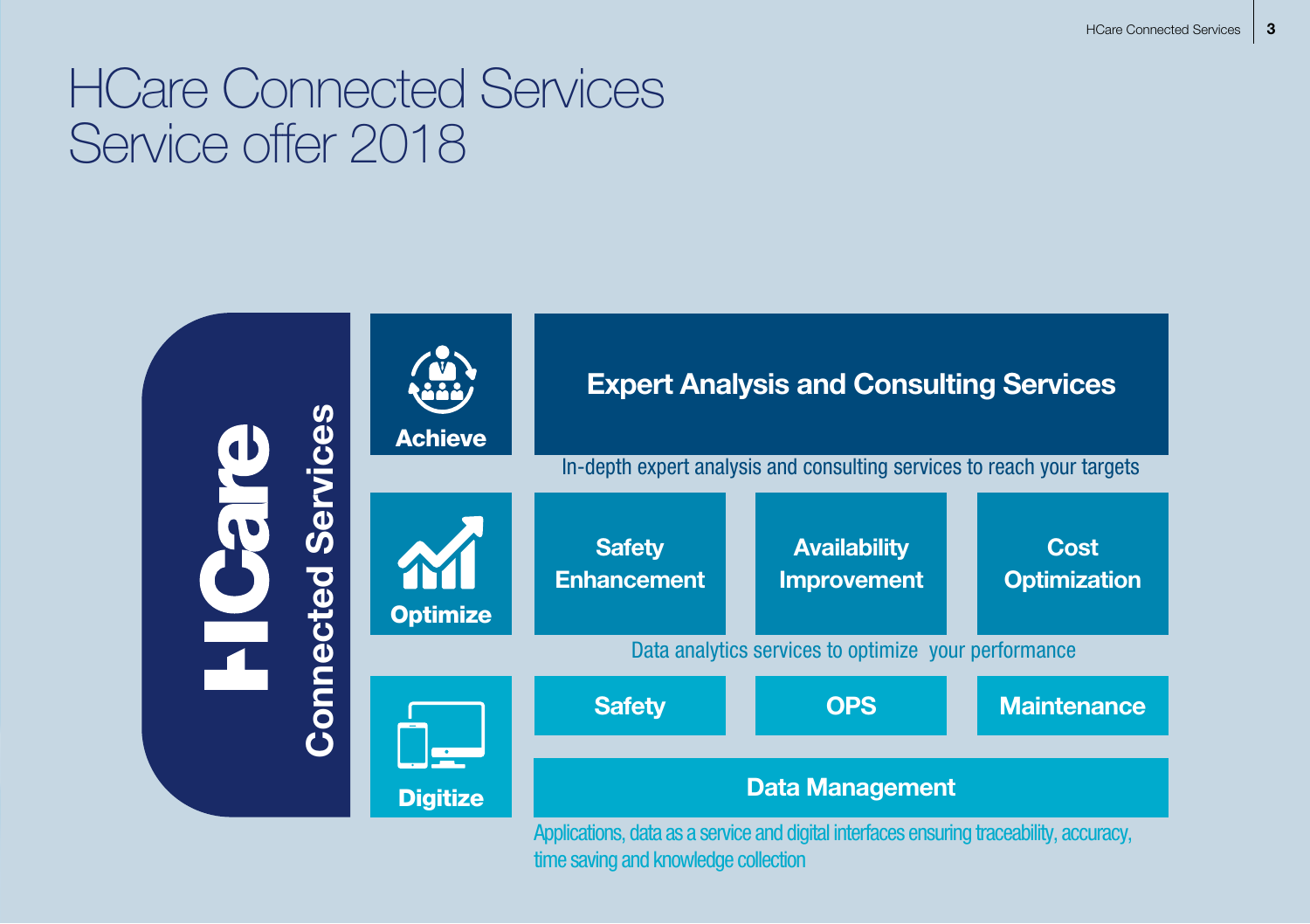- **Traceability**
- Accuracy
- Time saving
- Knowledge collection

# **Digitize**

A set of valued apps, data as a service and digital interfaces supporting the digitization of your helicopters, and contributing to the optimal management of your operations. With **Digitize** services, easily access and visualize your data, simplify your operations and set the foundation for detailed analysis of your activities.

#### Pack Safety

A smart suite of software for flight data analysis to enhance safety

#### Pack OPS

A suite of applications and data dedicated to the support of flight operations

#### Pack Maintenance

A complete suite of applications and software dedicated to an optimal management of maintenance operations



Data Connect - Hosting - Access - Visualization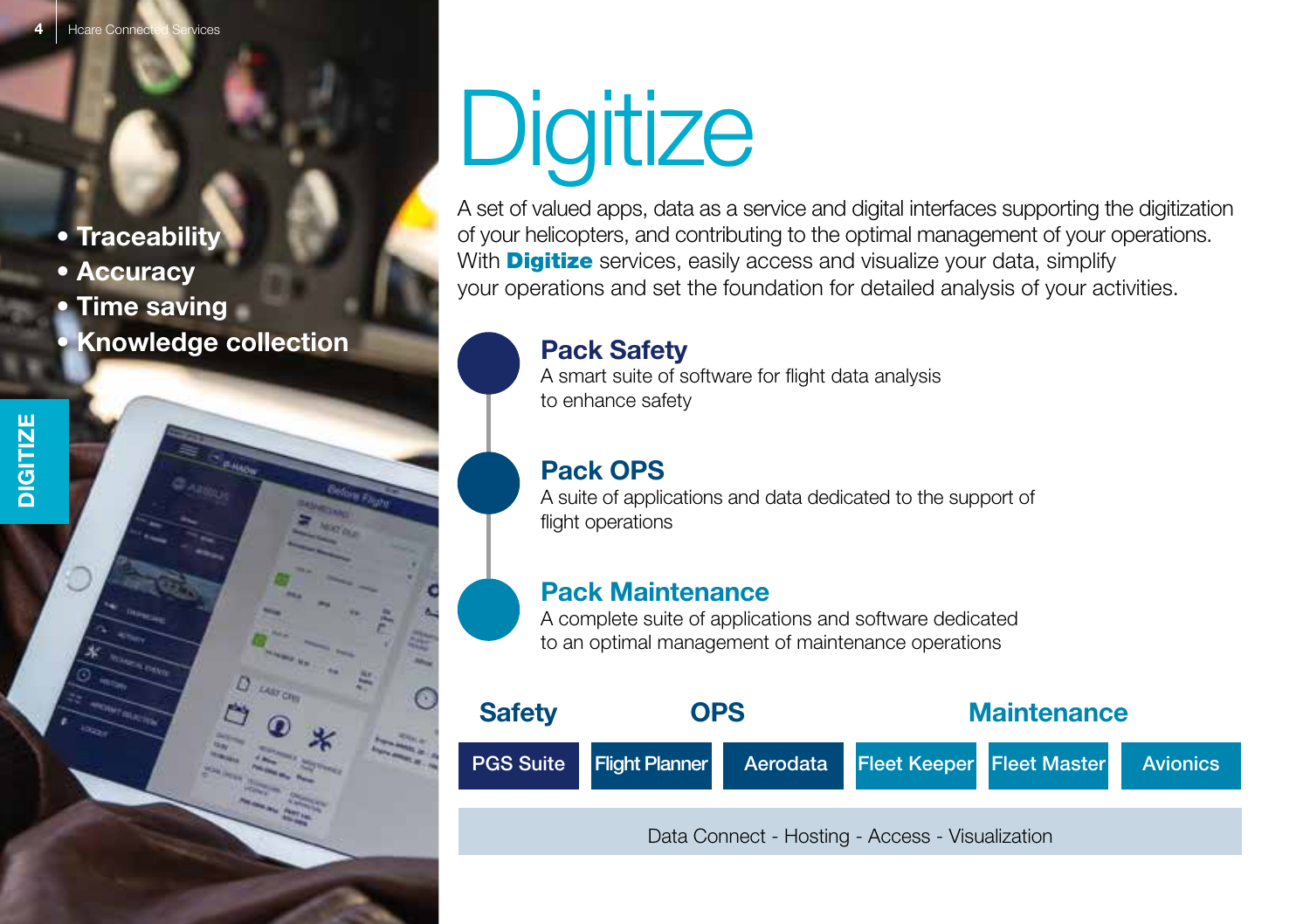#### Pack Safety

Contributes to enhance flight safety through a turnkey suite of flexible software dedicated to flight data processing.

Allows to perform a systematic analysis of recorded flight data, such as automatic flight profile identification, events detection and reporting, and to provide an ergonomic graphical interface for flight replay and crew debriefing.

#### PGS suite

Turnkey software suite making easy to replay flights according to recorded data, and to define possible operational improvements





ENHANCED SAFETY ENHANCED TRAINING EFFECTIVENESS

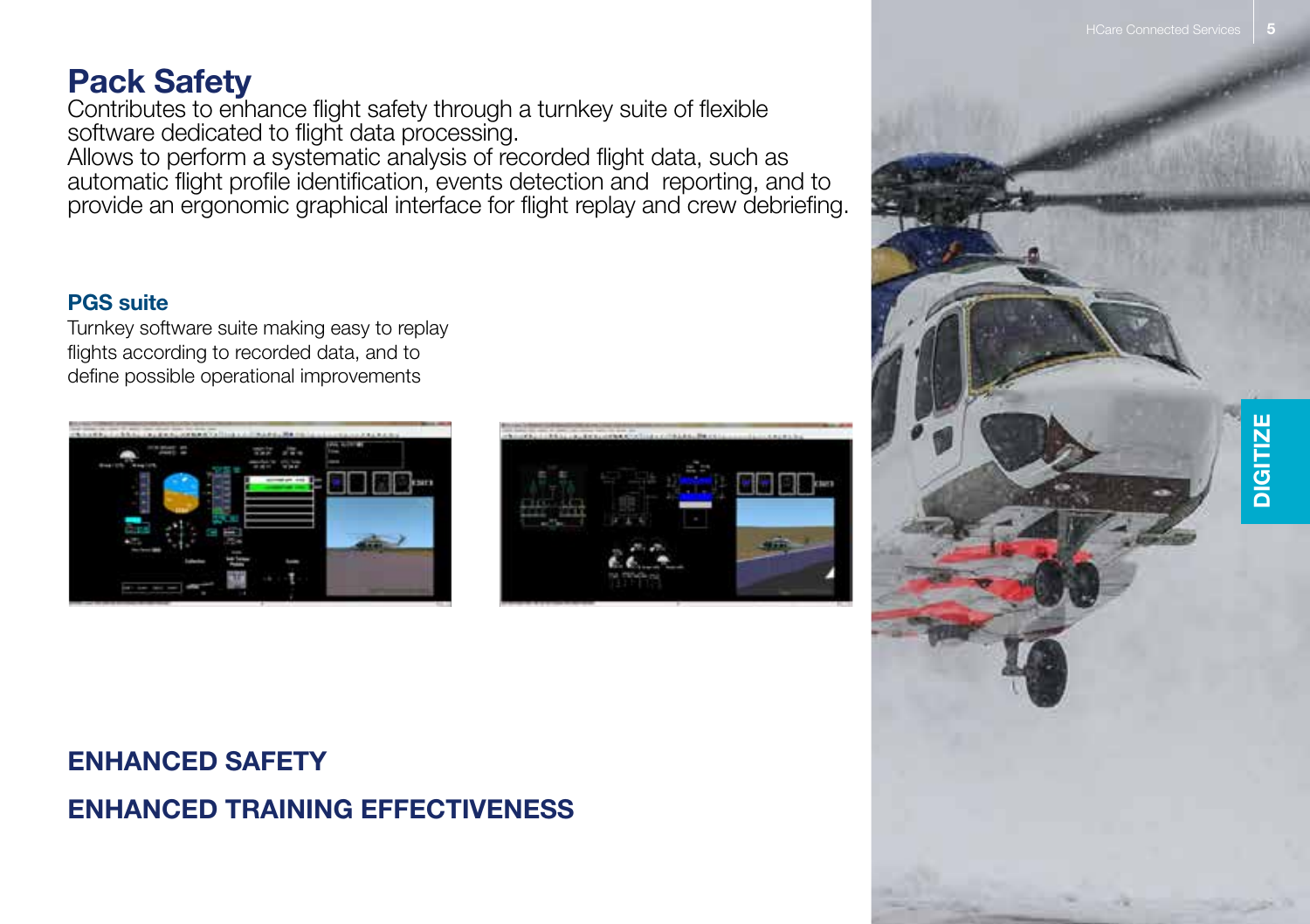

### Pack OPS

A suite of applications and data dedicated to the support of flight operations Get the guidance & original up-to-date data from Airbus Helicopters when preparing your mission

#### Flight Planner

An all-in-one portable Electronic Flight Bag aiming at supporting pilots in their mission preparation capable of wireless data transfer to the aircraft Flight Management System. Allows instant performance computation based on OEM flight manual data.

Available in iOS version or on rugged Panasonic tablet

#### Aerodata

Aeronautical databases compatible with Helionix avionics mission functions, updated at every AIRAC cycle and accessible through a dedicated web portal





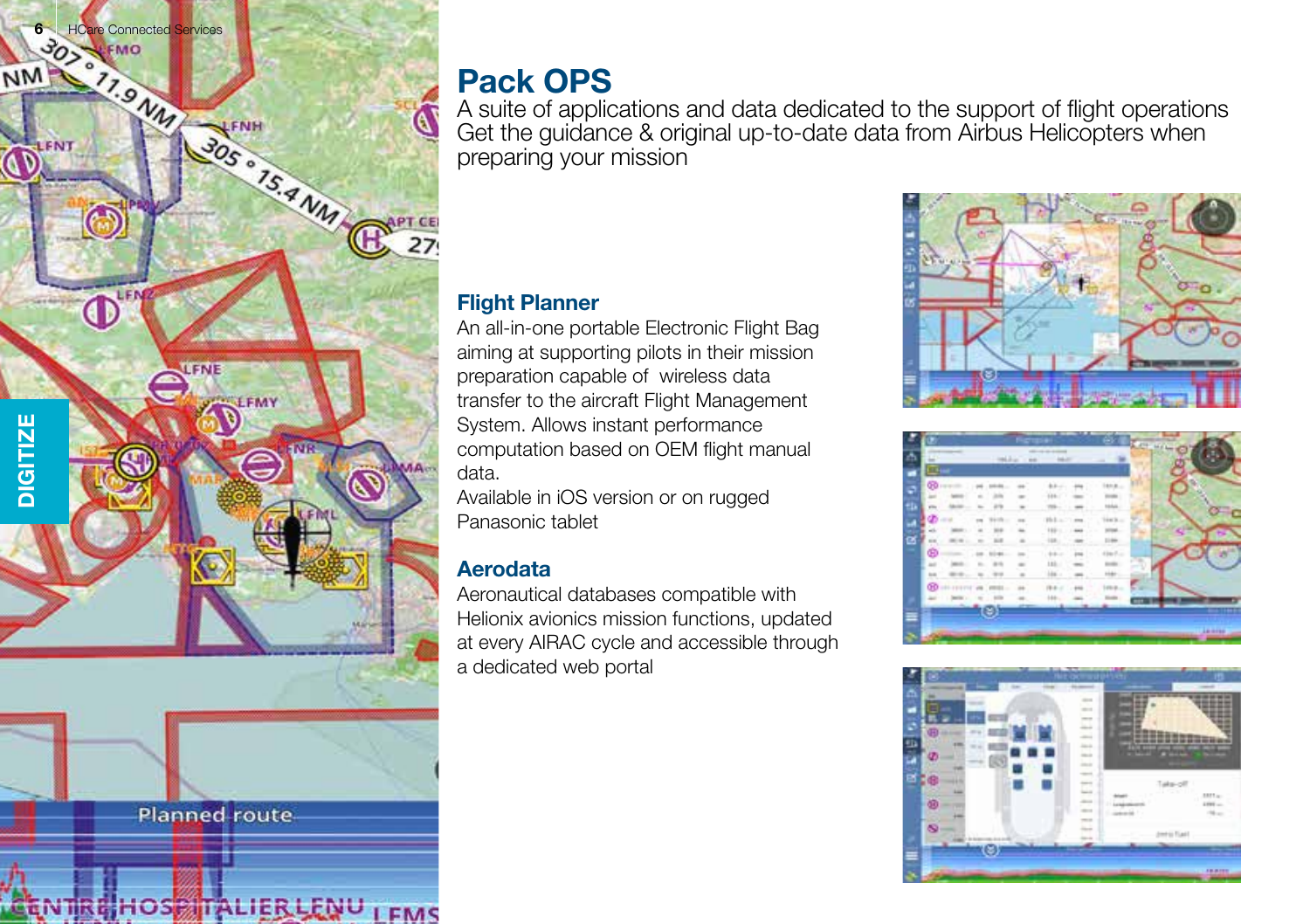#### Pack Maintenance

A suite of applications and software dedicated to support maintenance operations Get the guidance & the original up-to-date data from Airbus Helicopters when preparing your maintenance

#### Fleet Keeper

A digital Technical Logbook providing a mobile /Web-based solution allowing realtime data sharing through a user-friendly interface

#### Fleet Master

A comprehensive web-based Maintenance Information System allowing to manage all airworthiness, maintenance and logistics operations interfaced with Fleet Keeper

#### Data Loader

A self-loading tool bringing operators more autonomy, while securing safety and quality.





 $\parallel$  - HCare Connected Services  $\parallel$  -  $\parallel$  -  $\parallel$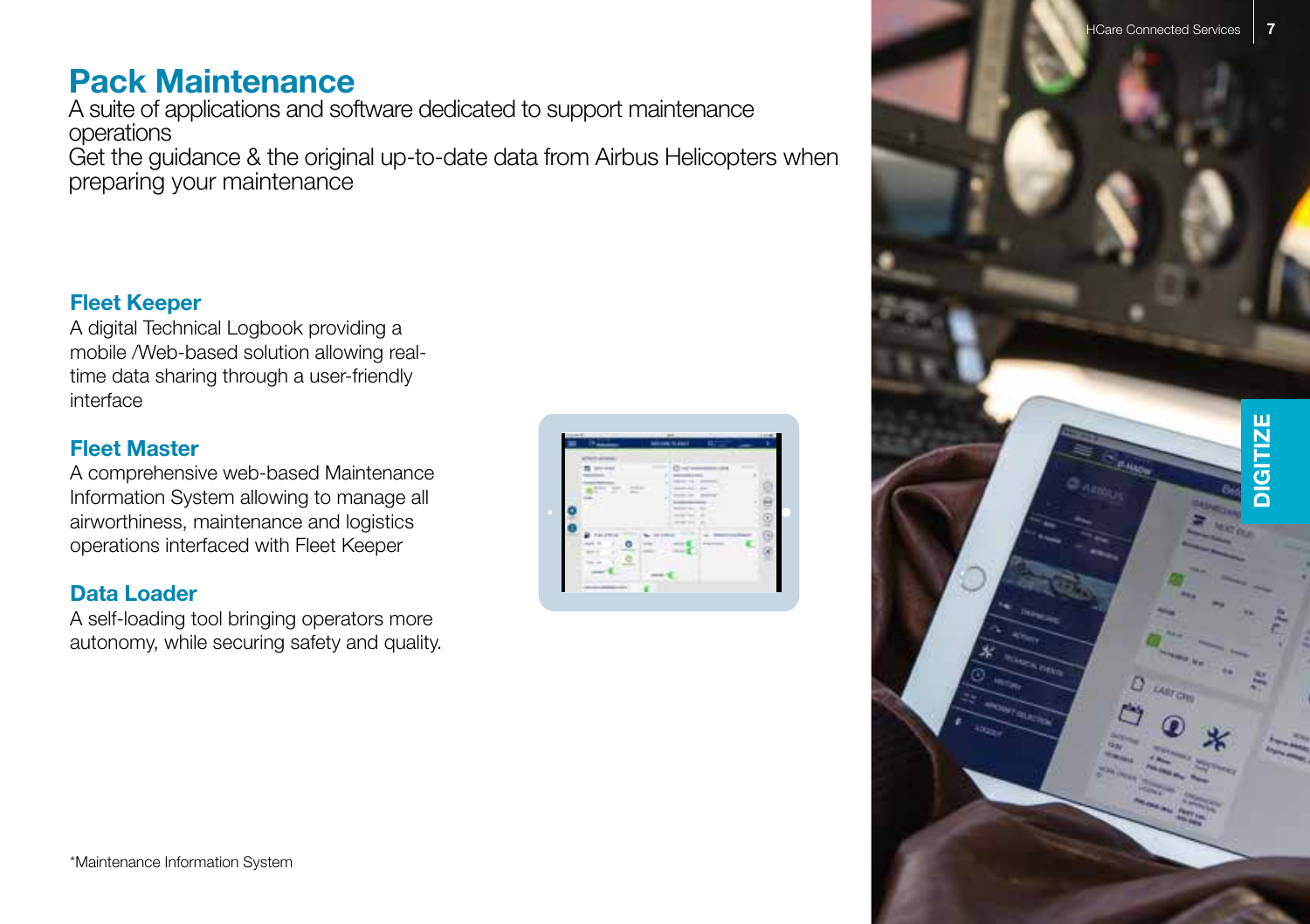**OPTIMIZE** 

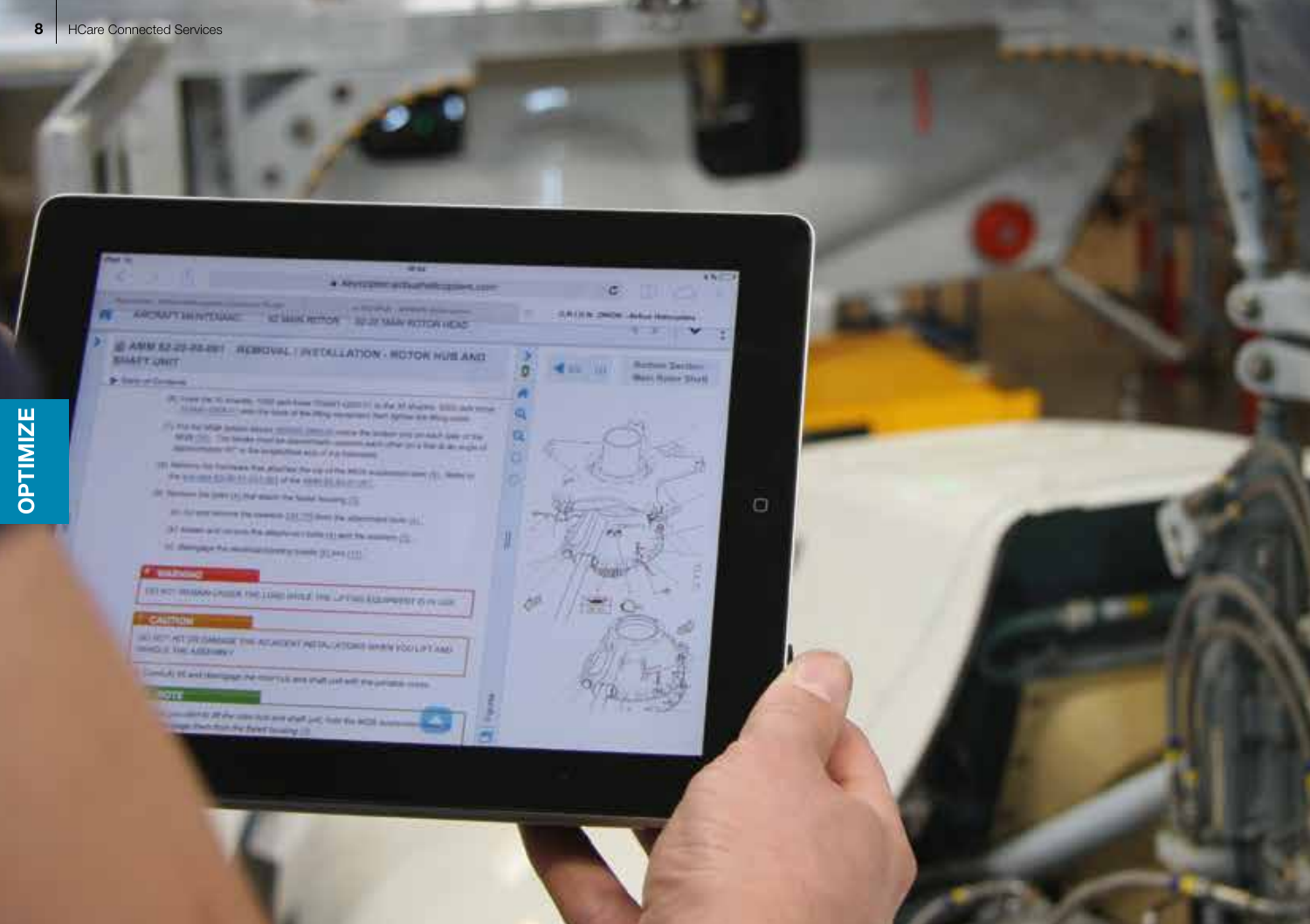## **Optimize**

Helicopter operations are generating more and more data ready to reveal its full potential to reach operational excellence.

With **Optimize** services, benefit from a complete set of analytics services leveraging data's strength to enhance safety, improve aircraft availability and optimize costs.

#### Safety enhancement

Facilitate identification of risks exposure during flight or along support processes such as Helicopter Flight Data Monitoring

#### Fleet availability Improvement

Optimize fleet availability by analyzing root causes behind unserviceable aircrafts and predict maintenance event before it occurs

#### Costs optimization

Benefit from in-depth analysis to minimize maintenance and operational costs and improve working capital Improve stocks and parts forecast, Identify reliability issues and implement corrective actions.

**Analytics FlyScan** 

#### FLEET AVAILABILITY IMPROVEMENT SAFETY ENHANCEMENT COSTS OPTIMIZATION

• Predict • Decide

• Optimize

Care Connected Services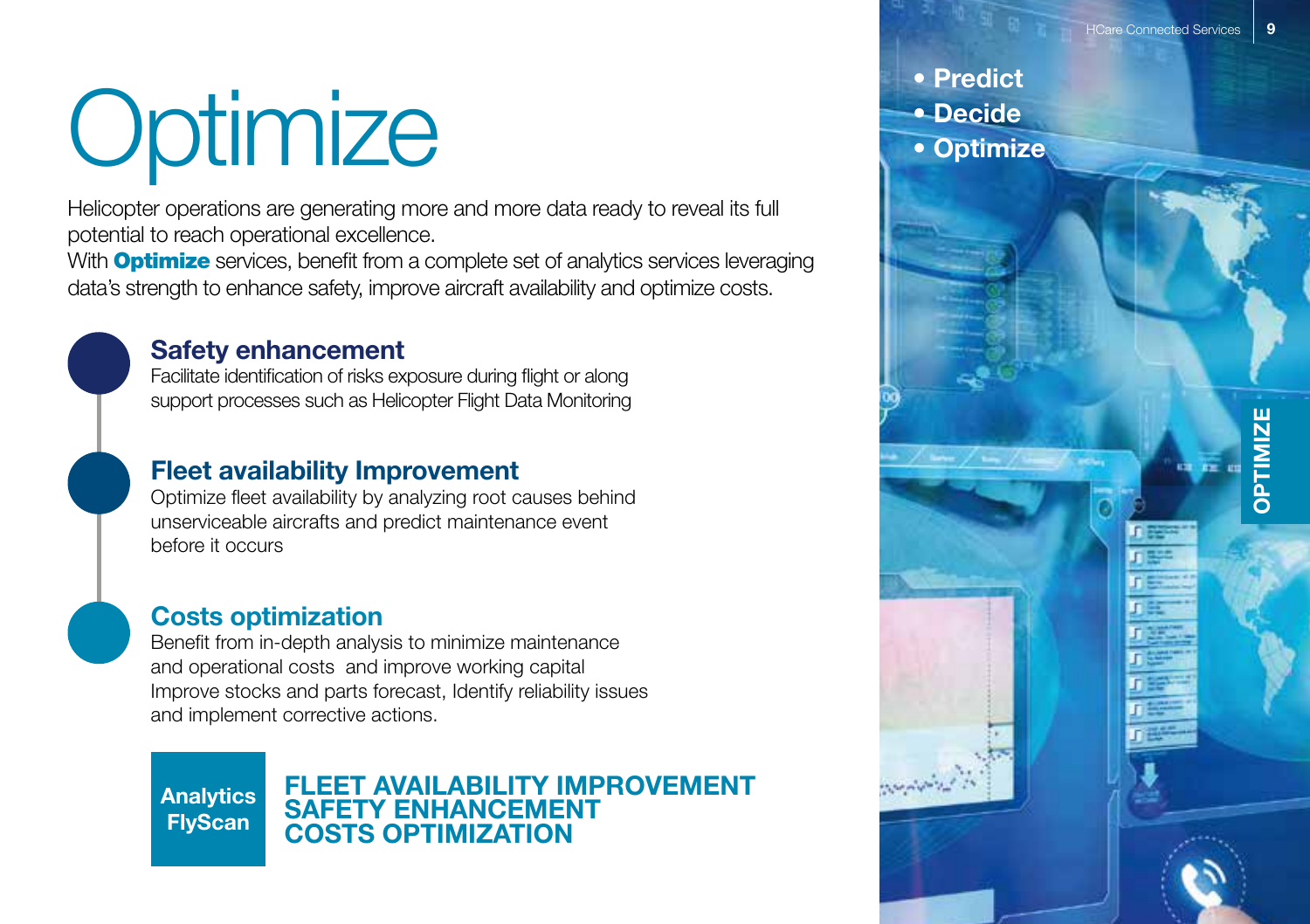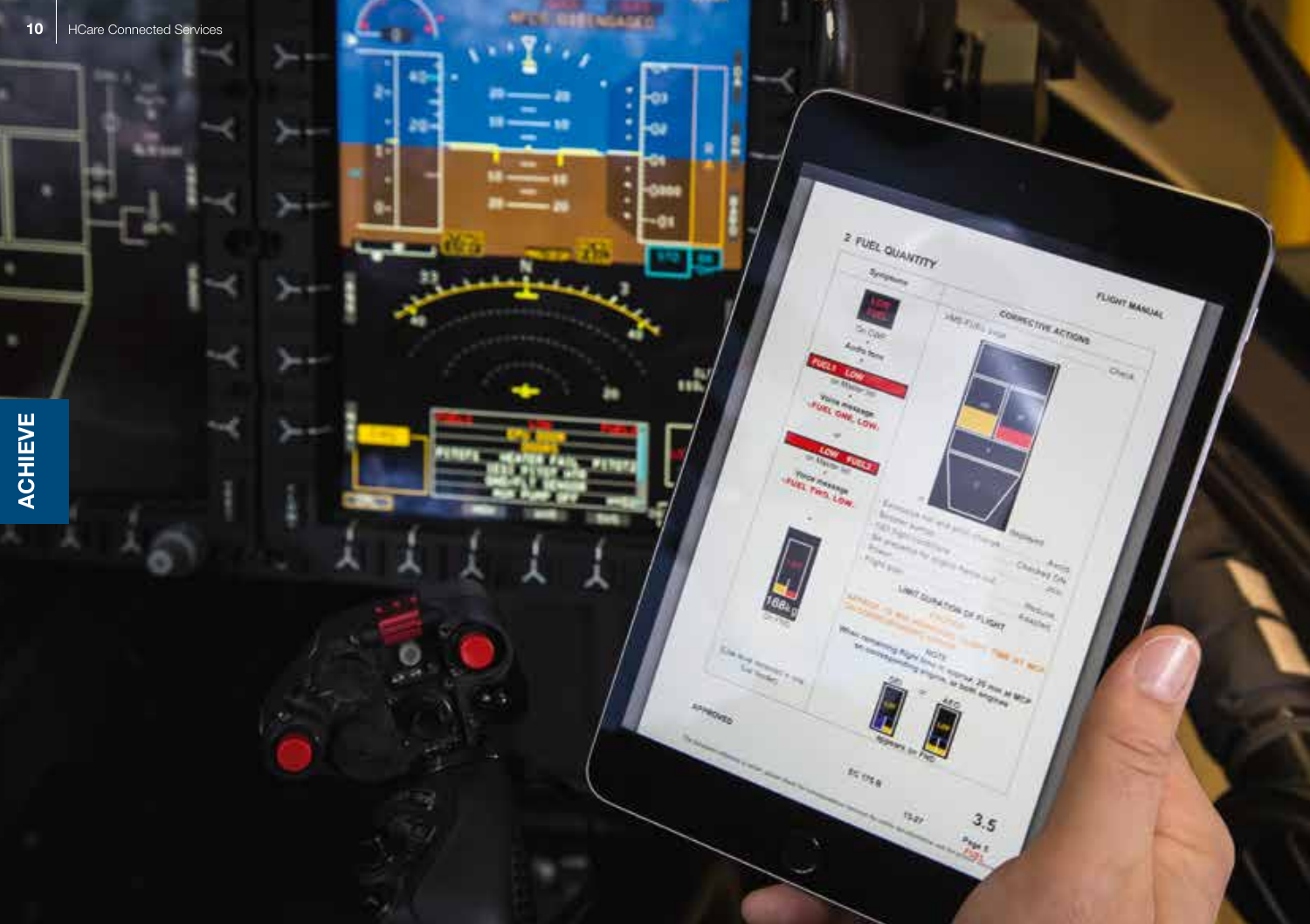## Achieve

A step ahead in data analysis.

With **Achieve**, our experts support operations with data analytics consulting services in order to provide tailored solutions to reach your specific targets. Benefit from OEM experience and knowledge of the worldwide fleet behavior, and the unique technical expertise of your helicopters

#### **Customized**

Our teams perform deep data analysis and define improvement plans according to your targets. We propose the smarter implementation within your organization

#### OEM expertize

As the helicopter manufacturer, we enrich analysis with an unrivalled technical knowledge on our fleet

> • Airbus Helicopters experts at your service to improve your operations

HCare Connected Services 111

ACHIEVE

NCHIEVE